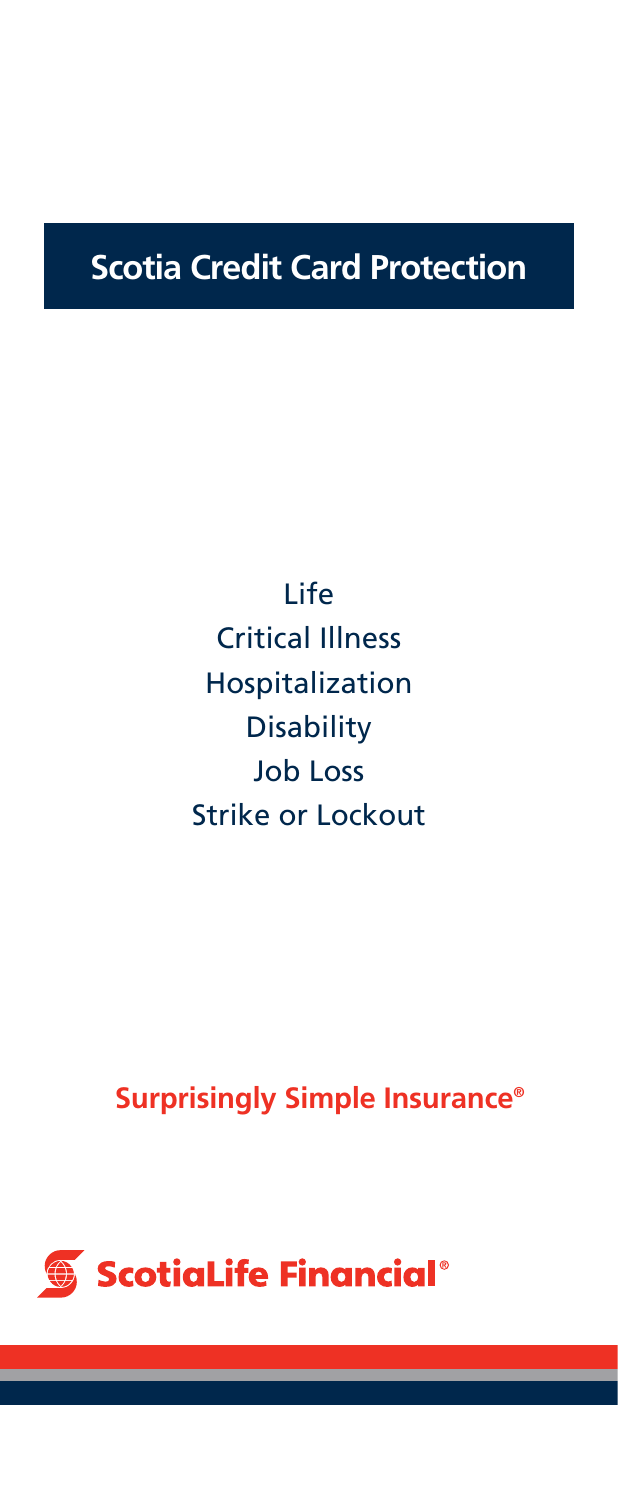#### **Scotia**®  **Credit Card Protection**

#### Optional Creditor Group Insurance

#### **Life, Critical Illness, Hospitalization, Disability, Job Loss and Strike or Lockout Protection for your Credit Card.**

#### Name and address of Insurer:

**Chubb Life Insurance Company of Canada 199 Bay Street, Suite 2500 P.O. Box 139, Commerce Court Postal Station, Toronto, Ontario M5L 1E2** 

#### **Phone: 1-800-461-0285**

Name and address of Policyholder:

#### **The Bank of Nova Scotia c/o 44 King St West Toronto, Ontario M5H 1H1**

#### **Important information – please read**

This document provides general information about optional Scotia Credit Card Protection insurance. It is a summary of the terms and conditions of the Group Policy. Complete details, including: definitions of capitalized terms; waiting periods; covered illnesses and events; exclusions; limitations; and other important terms and conditions are contained in the Certificate of Insurance, which will be provided to you upon approval of coverage. The Certificate of Insurance takes precedence over this document to the extent there are any discrepancies.

Scotia Credit Card Protection is a Group Policy issued to The Bank of Nova Scotia by Chubb Life Insurance Company of Canada under Group Policy number TMH600165.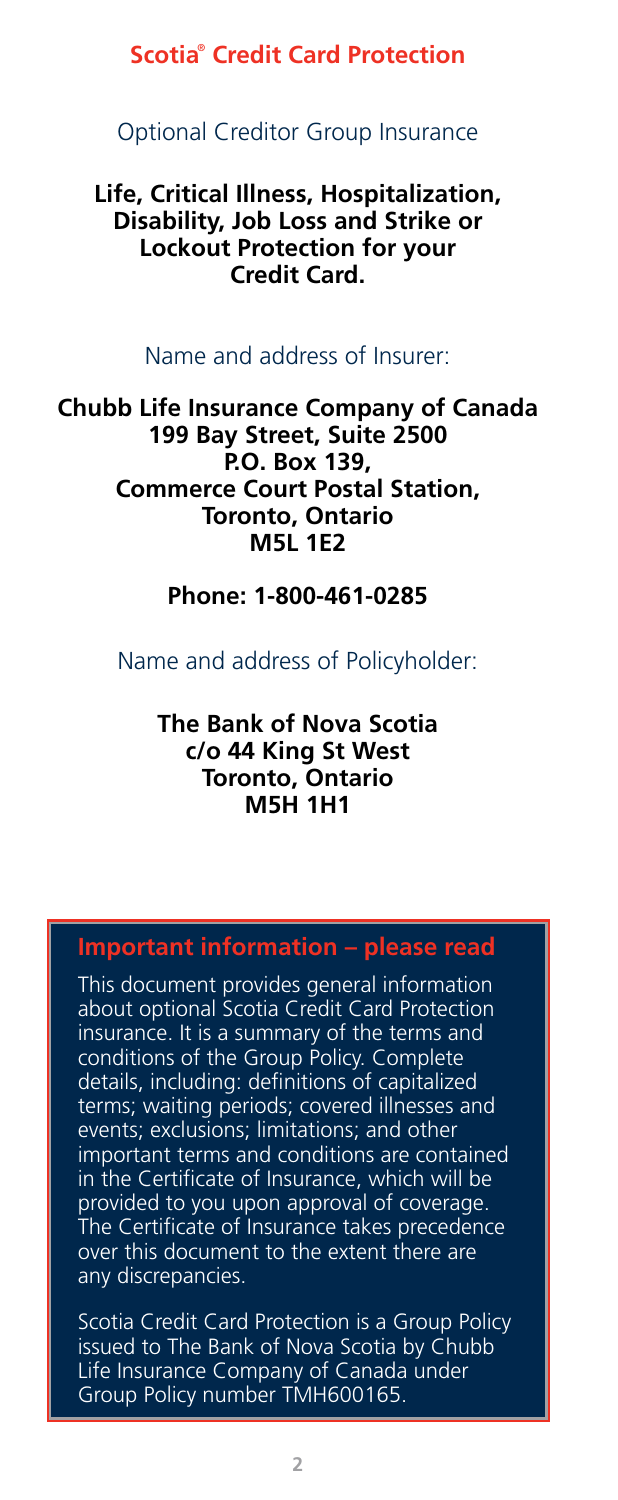## **Table of contents**

| Why choose Scotia                |
|----------------------------------|
| Is Scotia Credit Card Protection |
|                                  |
| Other Important Information 11   |
| Coverage Exclusions              |
|                                  |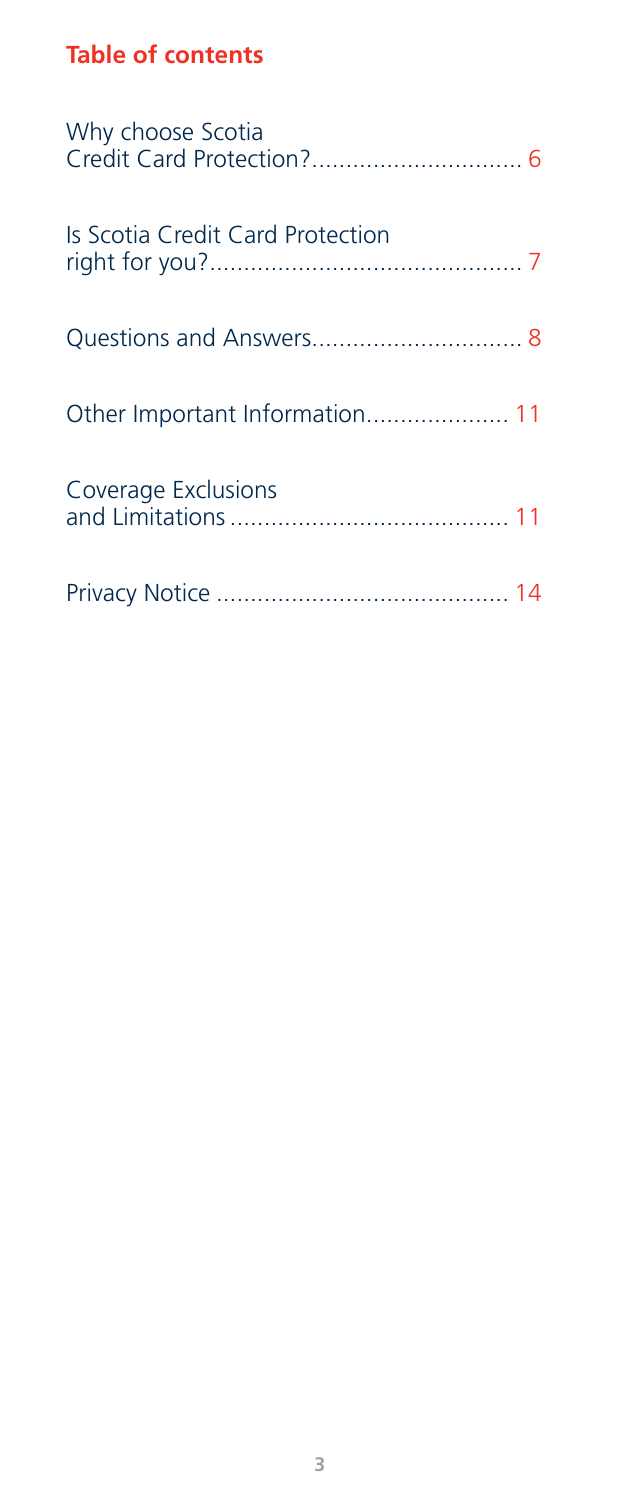# **Financial protection for life's twists and turns**

Your Credit Card is a convenient and flexible way to cover day-to-day purchases, big-ticket items and just about anything in between. Scotia Credit Card Protection is optional insurance that can help you stay on solid financial ground.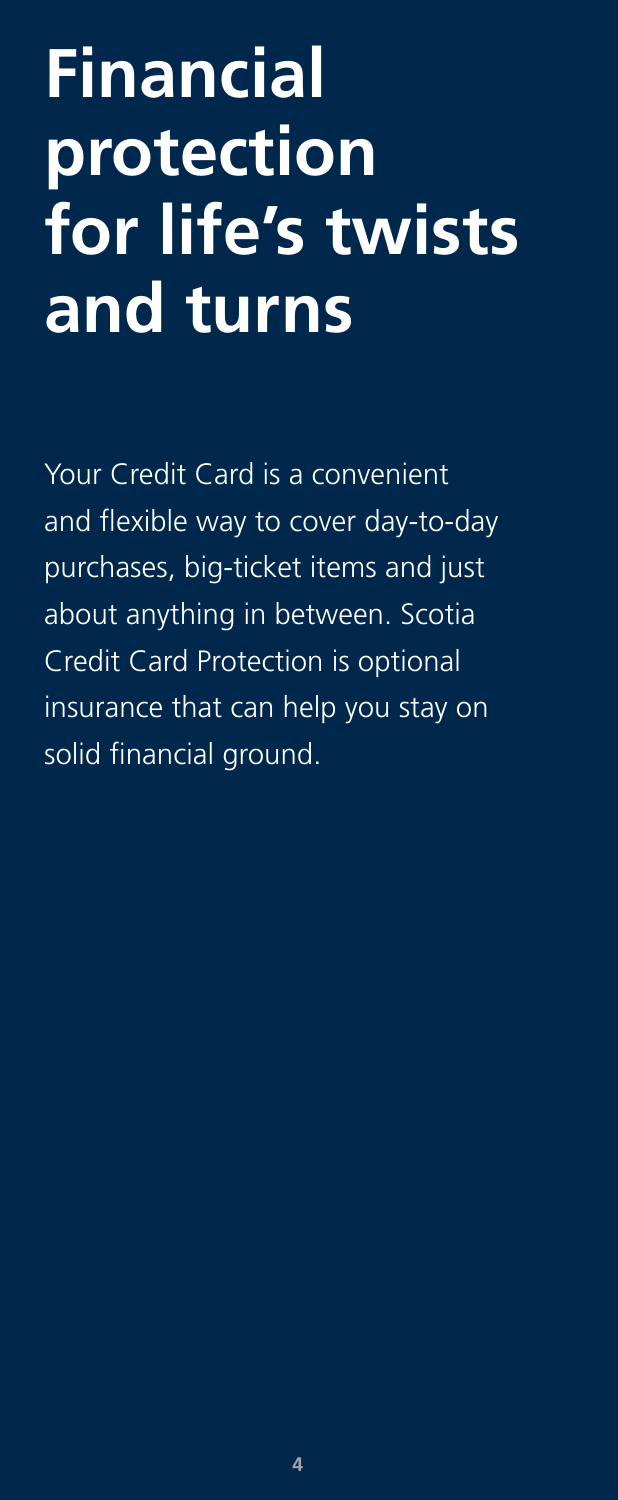## Scotia Credit Card Protection offers you:

- **• Protection.** If certain health or life events happen, Scotia Credit Card Protection can pay up to \$50,000 of your Credit Card Account balance.
- **• Simplicity.** With one simple application, you can have financial protection from a range of life events: job loss, strike, lockout, disability, hospitalization, critical illness and death.

There are two different coverage bundles to choose from:

| Protection<br><b>Bundles</b> | <b>Basic</b><br>Protection           | Comprehensive<br>Protection          |
|------------------------------|--------------------------------------|--------------------------------------|
| <b>Benefits</b>              | • Death Benefit                      | • Death Benefit                      |
|                              | • Critical Illness<br><b>Benefit</b> | • Critical Illness<br><b>Benefit</b> |
|                              | • Hospitalization<br><b>Benefit</b>  | • Hospitalization<br><b>Benefit</b>  |
|                              |                                      | • Disability Benefit                 |
|                              |                                      | • Job Loss Benefit                   |
|                              |                                      | • Strike or<br>Lockout Benefit       |

**Scotia Credit Card Protection can let you use your Credit Card with less worry about the financial impact of certain unexpected life events.**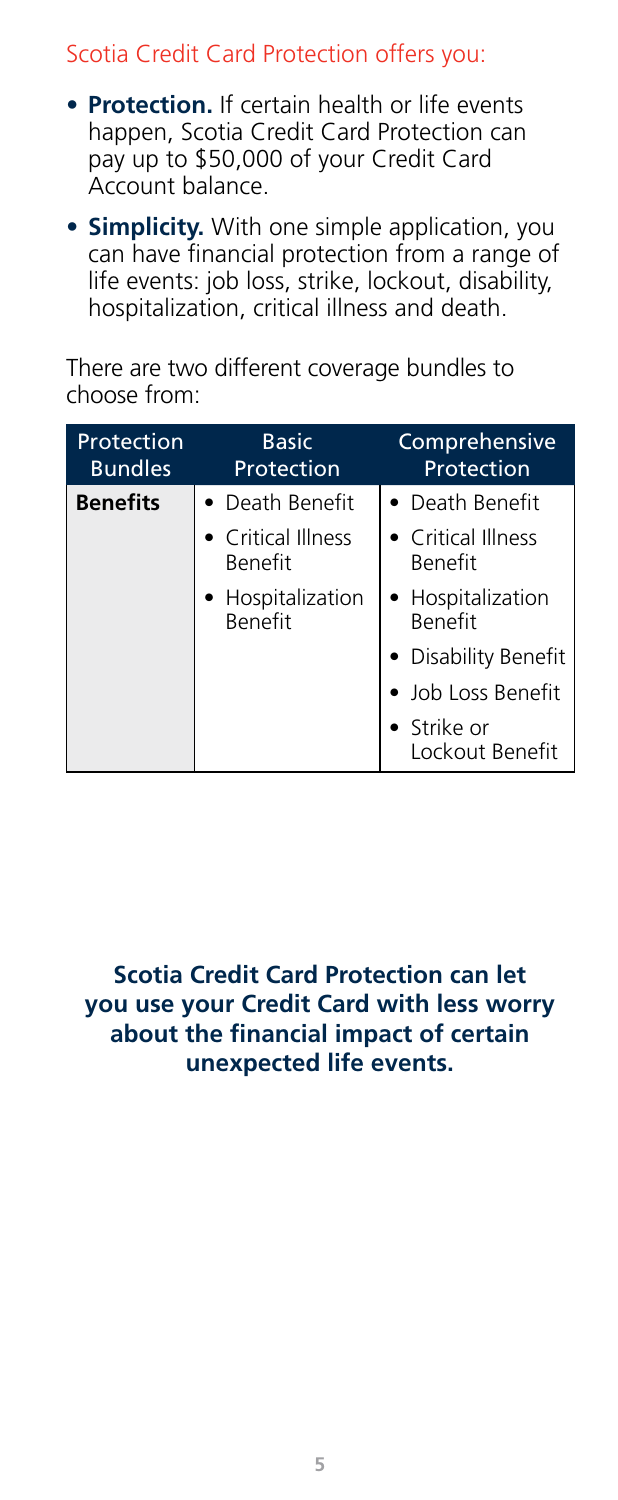#### **Why choose Scotia Credit Card Protection?**

Scotia Credit Card Protection offers you benefits you may not find with other insurance plans.

- **• Fast approval without health questions.** If you are the primary borrower on your card, you can apply at www.scotiabank.com/creditcardprotection, call us at 1-855-753-4272 8:00 a.m. to 8:00 p.m. (ET) Monday to Friday or visit your Scotiabank branch. Once your Application is approved, you will receive written confirmation and a Certificate of Insurance with full details about your coverage.
- **• Benefits are extended to the Co-borrower.** Scotia Credit Card Protection provides benefits for you and a Co-borrower, such as a spouse.
- **• Help pay down your balance.** While some insurance plans only cover your minimum payment, Scotia Credit Card Protection offers a monthly benefit equal to 20% of your outstanding Account balance. That means you can pay down more of your Account balance, save on interest costs and free up more credit due to certain unexpected life events.

**• Premium rates don't increase as you get older.** Insurance costs usually rise as you get older, even though your actual need for insurance may not change. With Scotia Credit Card Protection, your coverage and premium is always based on your Account balance. Your Account balance is insured for up to \$50,000, however, premiums are only calculated up to a maximum of \$25,000. For the portion of the Account Balance in excess of \$25,000, no premium will be assessed.

#### **Scotia Credit Card Protection offers fast approval, to help pay your debt when you need it most.**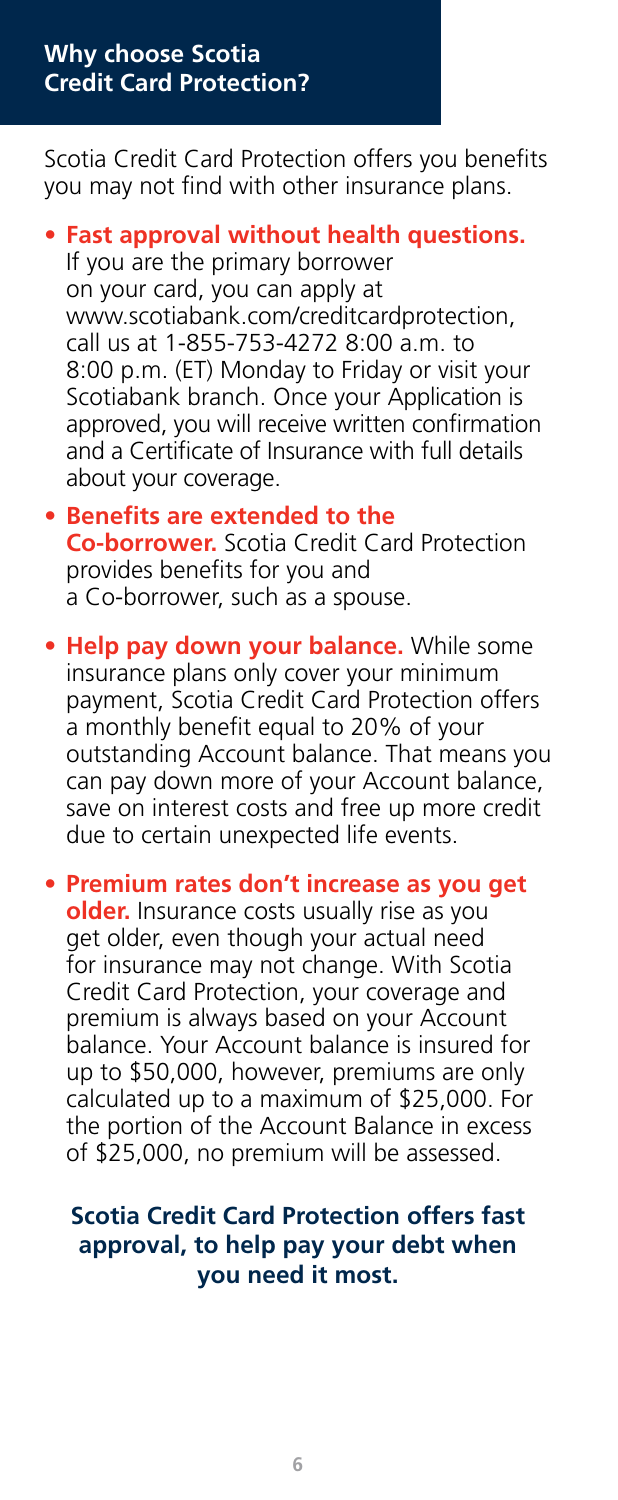#### **Is Scotia Credit Card Protection right for you?**

Scotia Credit Card Protection may be a good choice if:

**• You frequently use your Scotia Credit Card.** Whether you make large or small purchases on your credit card Account it makes sense to protect it now. Consider your financial needs if events beyond your control (e.g. a Disability or Job Loss available with the Comprehensive Protection bundle) prevents you from making your payments on time.

#### **• You have children or other dependents.**

In the event of a covered critical illness, hospitalization or death, Scotia Credit Card Protection can provide a tax-free benefit that pays your Credit Card Account balance in full, up to \$50,000. This benefit could help protect your children or other people who depend on you by eliminating or reducing your Credit Card debt<sup>\*</sup>

**Scotia Credit Card Protection can help provide financial stability for you and your family, and continue to provide access to your credit limit when you need it most.**

\* Benefit payments are made to your insured Account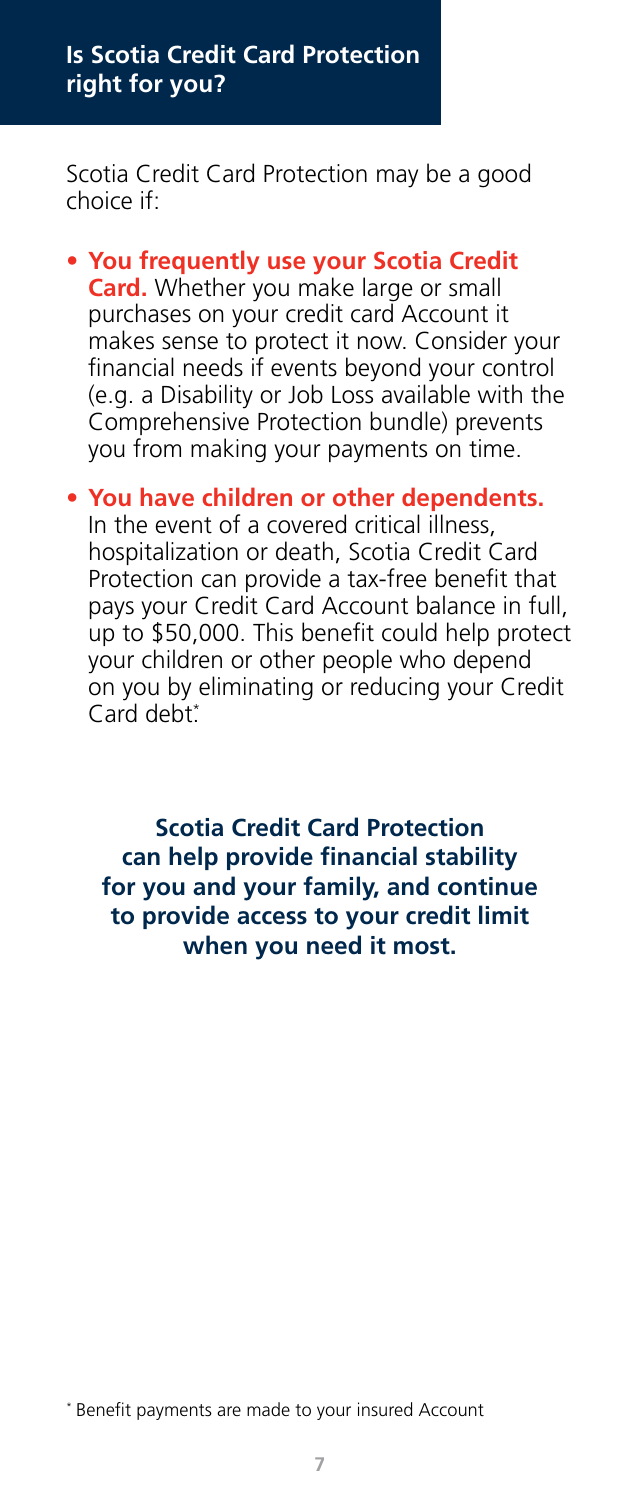#### **Questions and Answers**

## **What are the eligibility requirements?**

To apply for Scotia Credit Card Protection coverage, you simply need to have an eligible Scotia Credit Card Account in good standing, be a Resident in Canada, and be a minimum of 18 years of age and under 70 years of age.

#### **How much does Scotia Credit Card Protection cost?**

The premium rate for coverage under Scotia Credit Card Protection is based on Your Daily Account Balance which is calculated daily and billed monthly.

For Comprehensive Protection the monthly premium rate is \$1.09 per \$100 of Your Credit Card Account balance and for Basic Protection the monthly premium rate is \$0.89 per \$100 of Your Credit Card Account balance until your 70th birthday, at which time both bundles reduce to only the Death Benefit (Life Insurance) at a monthly rate of \$0.49 per \$100 of Your Credit Card Account balance. Provincial sales taxes are also added, where applicable.

Your Account balance is insured for up to \$50,000, however, premiums are only calculated up to a maximum of \$25,000. For the portion of the Account balance in excess of \$25,000, no premium will be assessed.

#### **Will my premium change?**

Your monthly premium can fluctuate depending on your daily balance.

## **What benefits can I receive?**

#### **Life, Critical Illness and Hospitalization**

insurance can pay off your outstanding Account balance up to \$50,000 if you die, or are diagnosed with a specific critical illness or if you are Hospitalized for 30 consecutive days or more. If Hospitalization is for a minimum of 24 consecutive hours but less than 30 consecutive days, then 20% of your outstanding Account balance on the date of Hospitalization may be paid.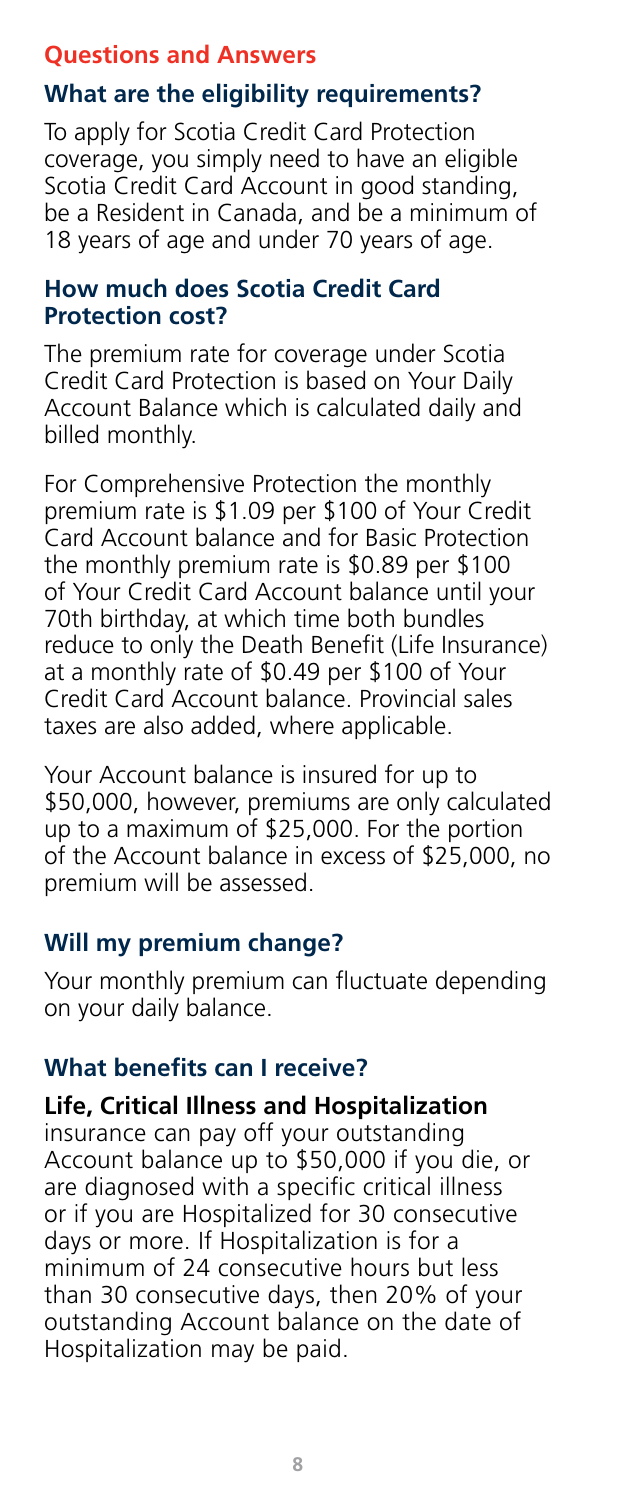## **Disability, Job Loss, and Strike or Lockout**

insurance can make monthly payments, equal to 20% of your outstanding Account balance, up to \$10,000 per month, for up to 5 months, to your insured Account.

#### **When am I eligible for Job Loss and Disability benefits?**

To be eligible for Job Loss or Disability benefits you must be employed:

- A minimum of 90 consecutive days; and
- At least 20 hours each week immediately prior to the date of Disability or Job Loss. For those enrolled in Post-secondary Education the number of employment hours required each week is 10 hours.

If you are self-employed, to be eligible for the Job Loss benefit you must be unemployed:

- For at least 90 consecutive days; and
- The business must be registered for a minimum of 12 consecutive months prior to the date of Job Loss.

## **What are the covered critical illnesses?**

The Critical Illness benefit covers the following specific conditions: heart attack, stroke, coronary artery bypass surgery, cancer, blindness, paralysis, deafness and coma, as defined in the Certificate of Insurance. Please note that these defined critical illnesses are subject to exclusions and limitations. See the Certificate of Insurance for details.

## **Is there a waiting period?**

Depending on the nature of your claim there may be a waiting period, such as for Disability, Job Loss, Strike or Lockout (30 consecutive days); coma (96 consecutive hours); paralysis (60 consecutive days); and stroke (30 consecutive days). There is no waiting period for an approved Hospitalization or death benefit.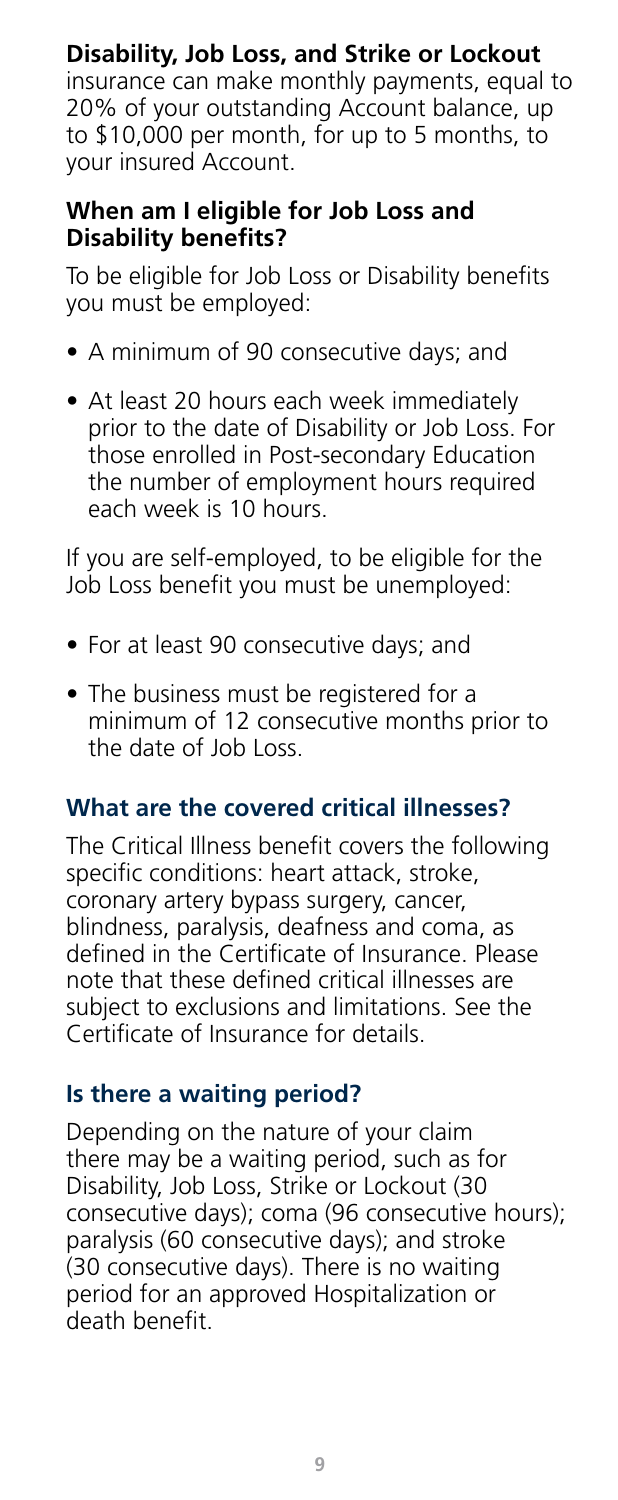## **When does my coverage begin?**

Your coverage begins on the effective date indicated on the Schedule of Coverage that you will receive with your Certificate of Insurance within 30 days after your Application has been approved.

#### **When does my coverage end?**

• Critical Illness, Disability, Hospitalization, Job Loss and Strike or Lockout insurance terminates at age 70; Life insurance terminates on your 80th birthday.

Coverage also terminates if:

- Primary Borrower dies; or
- Primary Borrower claim for Critical Illness benefit is approved; or
- Primary Borrower requests to cancel coverage; or
- Scotiabank Account is more than 60 days in arrears; or
- Scotiabank Account is frozen or otherwise blocked from usage; or
- Scotiabank Account is closed and no balance is owing (unless transferred to a new Scotiabank credit card Account).

## **How do I submit a claim?**

You or your representative can request a claim form by calling 1-855-753-4272 between 8:00 a.m. and 8:00 p.m. (ET), Monday to Friday or obtain online by visiting scotiabank.com/creditcardprotection.

## **How can I cancel my coverage?**

You may cancel your coverage at any time by calling 1-855-753-4272 between 8:00 a.m. and 8:00 p.m. (ET), Monday to Friday, or by mailing a written cancellation notice to Scotiabank - Insurance Canada Processing Centre, P.O. Box 1045, Stratford, ON, N5A 6W4.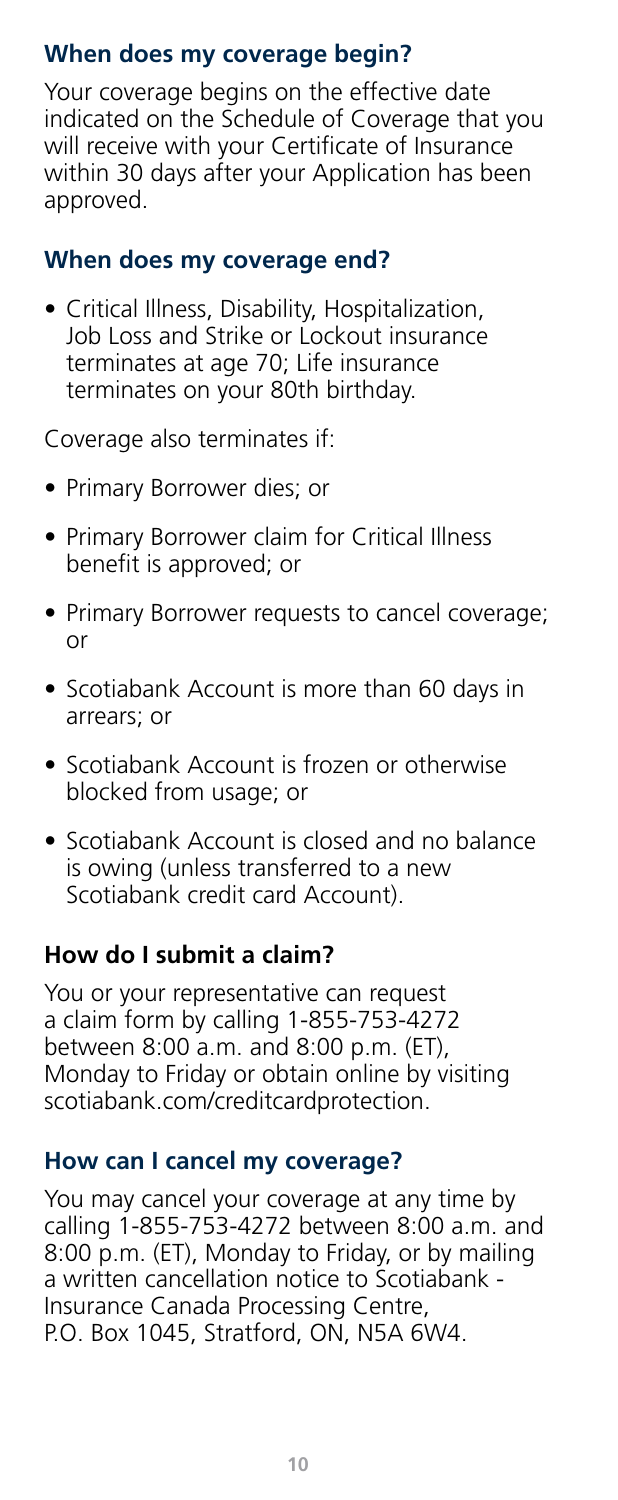## **Other Important Information**

Important details are included in the Certificate of Insurance, which you can review for 30 days starting on the date of coverage. If you cancel your coverage during the 30-day review period, you will receive a full refund of any premium paid.

Similar insurance products are available with other companies but may offer different benefits, restrictions and exclusions. Please review the details carefully.

The Bank of Nova Scotia receives an administration fee from the Insurer to distribute Scotia Credit Card Protection.

## **Coverage Exclusions and Limitations**

Below is a summary of exclusions and limitations. Please refer to the Certificate of Insurance for more details.

## **General Exclusions**

No benefits are payable under this insurance if Death, Critical Illness, Hospitalization or Disability resulted directly or indirectly from:

- intentionally self-inflicted injury, within the first 12 months following the effective date of your coverage;
- declared or undeclared war;
- any nuclear, chemical or biological contamination due to any act of terrorism;
- the commission or attempted commission of a criminal offence;
- the intentional taking of drugs, except where prescribed by a Doctor and taken as directed;
- any poisonous substance, gas or fume of any kind voluntarily taken, administered, absorbed or inhaled;
- the operation or control of any motorized vehicle or water craft with blood alcohol concentration in excess of legal limits in the jurisdiction where the death, Critical Illness, Hospitalization or Disability occurred; or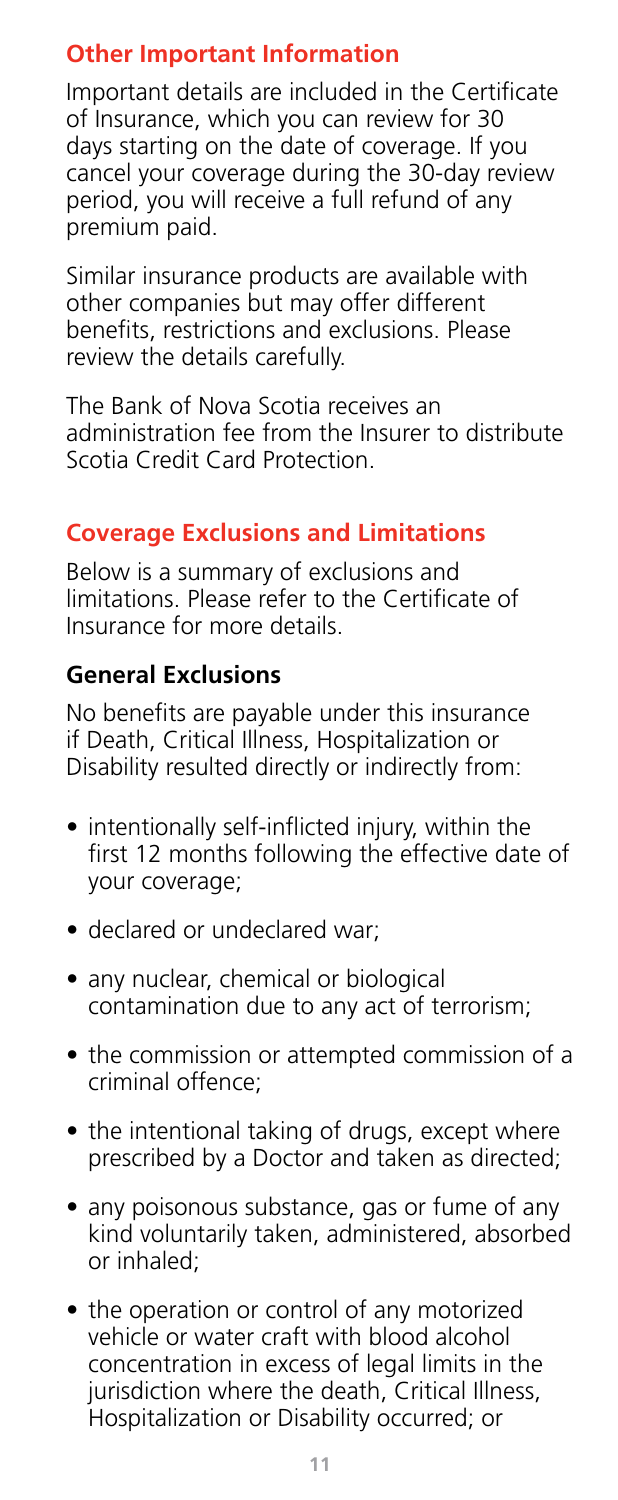• a pre-existing condition, if death, Critical Illness, Hospitalization or Disability occurs within the 12 months of the effective date of your coverage

#### **Coverage Exclusions**

No benefit will be paid if caused directly or indirectly by one of the following for each of the covered events as follows:

#### **Critical Illness (Covered Critical Illnesses are Heart Attack, Stroke, Coronary Artery Bypass Surgery, Cancer, Blindness, Paralysis, Deafness, and Coma.)**

#### *Heart Attack:*

• ECG changes suggest a prior myocardial infarction;

## *Stroke:*

• Transient ischemic attack (TIA), often referred to as "ministroke";

## *Coronary Artery Bypass Surgery:*

• Non-surgical techniques, such as balloon angioplasty, laser relief of an obstruction or other intra-arterial procedures;

## *Cancer:*

- One of the following conditions or cancer types:
	- Any skin cancer that is not malignant invasive melanoma and that has not exceeded 0.75 millimetres in depth;
	- Carcinoma in situ;
	- Kaposi's Sarcoma or cancerous tumours in the presence of any human immunodeficiency virus (HIV);
	- Stage A (T1 N0 M0 or other equivalent) prostate cancer; or
	- Premalignant lesions, benign tumours or polyps.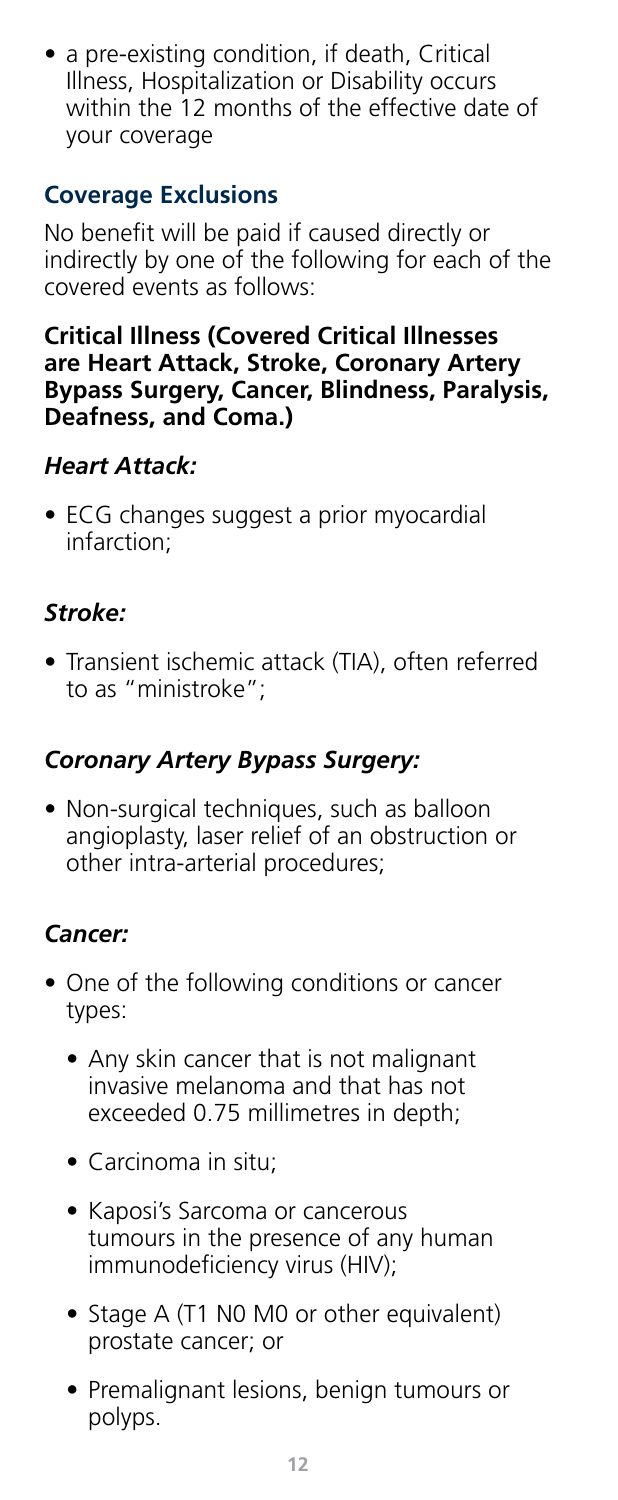Diagnosis of cancer or investigation leading to a diagnosis of cancer occurs within 60 days of the effective date of coverage.

## *Paralysis:*

• If diagnosed in the first 60 days from the effective date of coverage.

## **Hospitalization**

- Any scheduled Hospitalization;
- Normal pregnancy or childbirth, except in situations of complications arising from abnormal pregnancy or abnormal childbirth.

## **Disability**

- Normal pregnancy or childbirth, except in situations of complications arising from abnormal pregnancy or abnormal childbirth; or
- Any period during which you are not under the regular care, attendance and treatment of a doctor.

## **Job Loss**

- Job loss within 30 days of the effective date of coverage;
- Your knowledge, at the time of submitting the insurance application, that you were soon going to lose your job;
- Your resignation or retirement;
- Your dismissal for cause by your employer;
- Disability for which benefits are payable through this insurance; or
- A strike or lockout.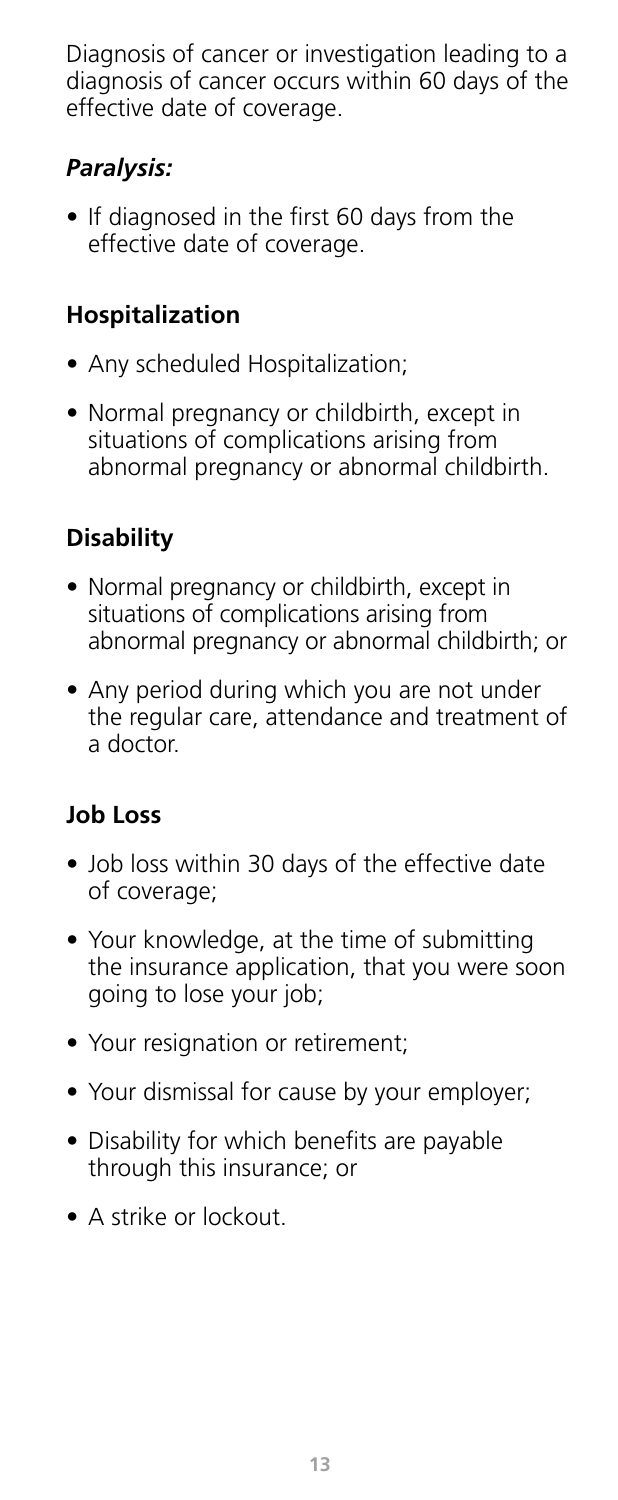## **Strike or Lockout**

- The strike or lockout occurs within 30 days following the effective date of coverage;
- You were employed for less than 90 consecutive days immediately prior to the date of the strike or lockout; or
- Illegal strike or lockouts, which are not carried out in accordance with applicable legislation or the terms of an agreement between the employee group and the employer.

## **Privacy Notice**

## **Confidentiality**

The Insurer recognizes and respects the importance of your privacy. When you apply for coverage, a confidential file that contains your personal information is established. This file is kept in the offices of the Insurer or the offices of an organization authorized by the Insurer.

You may exercise certain rights of access and rectification with respect to the personal information in your file by sending a request in writing to the applicable Insurer. The Insurer may use service providers located within or outside Canada.

The Insurer limits access to personal information in your file to the Insurer's staff or persons authorized by the Insurer who require this information to perform their duties, to persons to whom you have granted access, and to persons authorized by law. In some instances, these persons may be located outside Canada and your personal information may be subject to the laws of a foreign jurisdiction.

Personal information that the Insurer collects will be used for the purposes of determining eligibility for coverage and administering the group benefits plan. This includes investigating and assessing the claim, and creating and maintaining records concerning the relationship.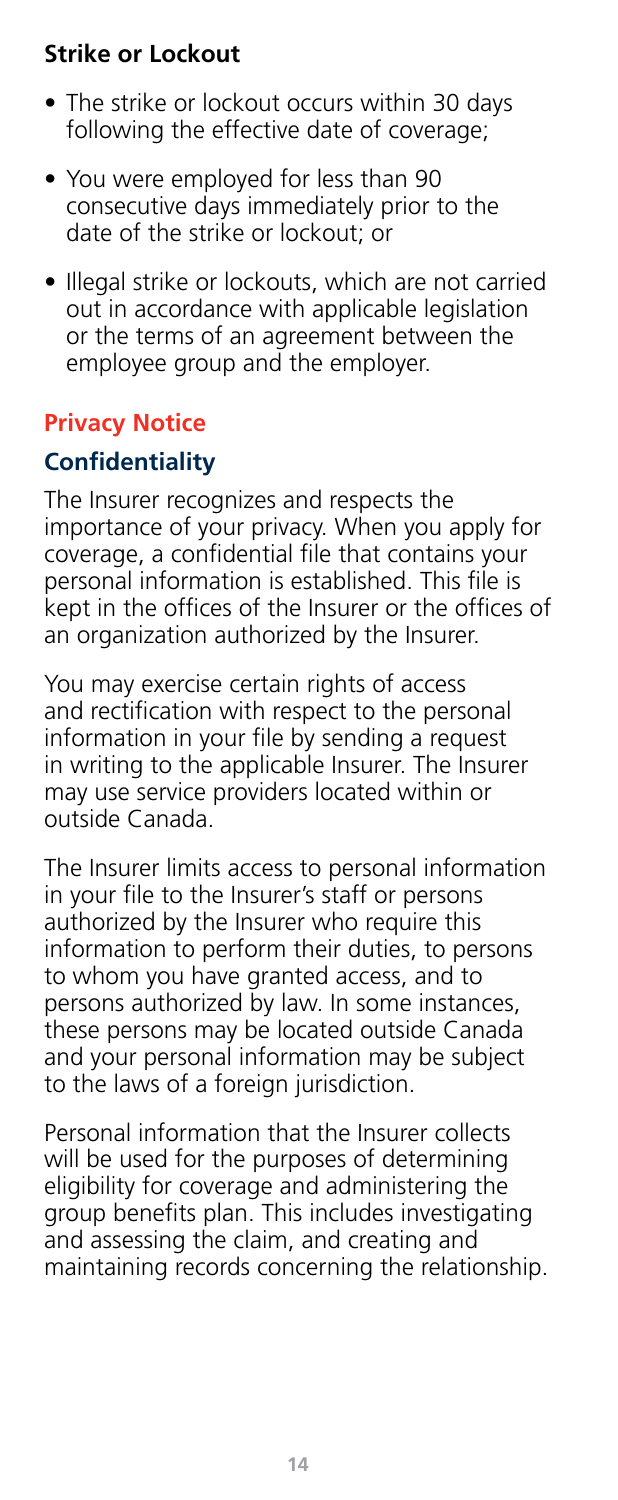For a copy of the applicable Insurers' Privacy Guidelines, or if you have questions about their personal information policies and practices (including with respect to service providers), for Chubb Life Insurance Company of Canada visit **www.chubb.com/ca** or send a written request to:

Privacy Officer Chubb Life Insurance Company of Canada 199 Bay Street, Suite 2500 P.O. Box 139, Commerce Court Postal Station Toronto, ON M5L 1E2

If the Insurer receives a request for access or correction of information, the Insurer will reply to you within 30 days. The Insurer may require a reasonable charge, in advance, for reproduction and transmission of any information the Insurer provides.

**It's impossible to know when you might encounter a curve in the road of life. But with Scotia Credit Card Protection, it can be easier to remain on solid financial ground.**